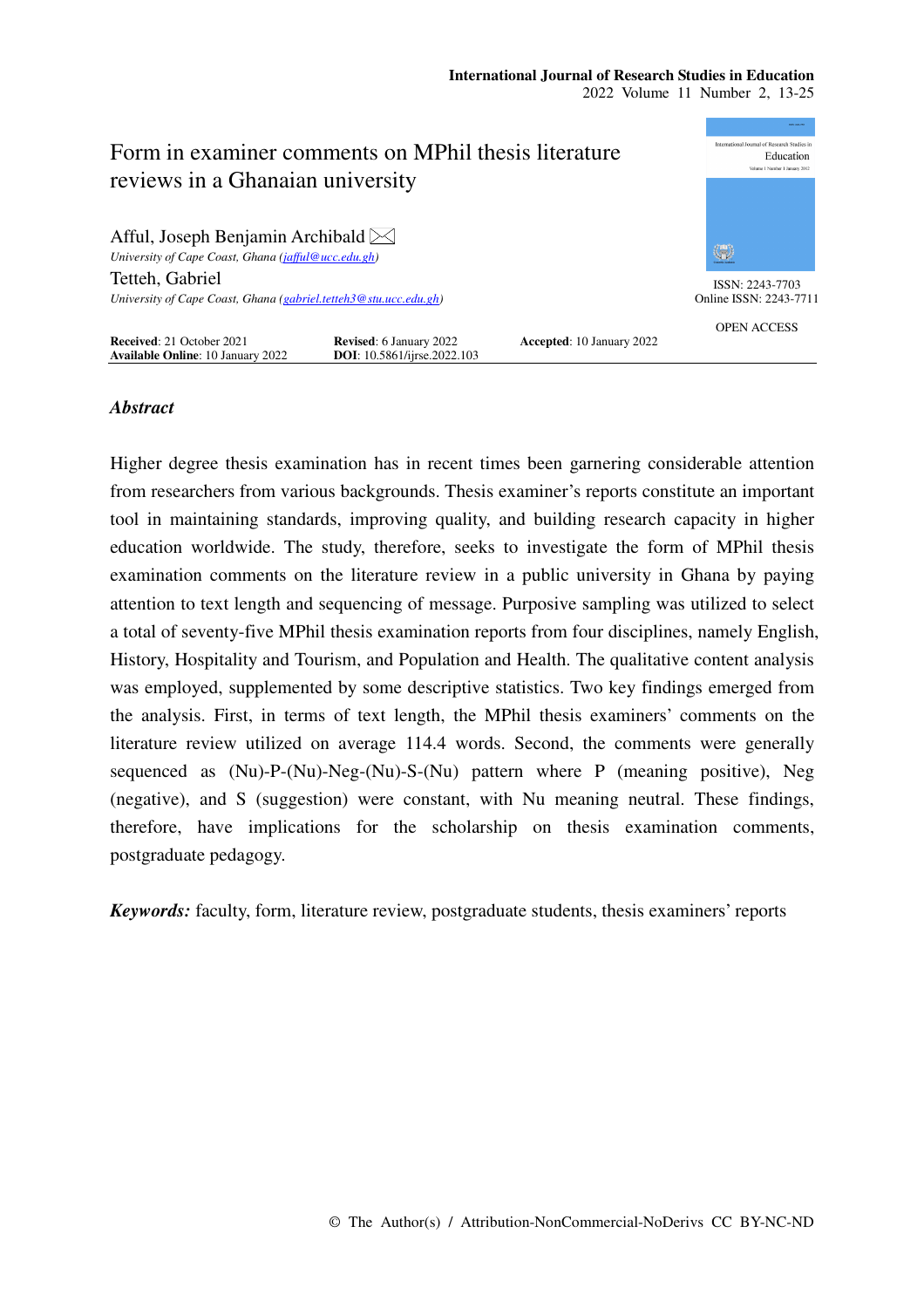# **Form in examiner comments on MPhil thesis literature reviews in a Ghanaian university**

# **1. Introduction**

Thesis examiners' reports, undeniably, play a crucial role in postgraduate education and research as they constitute an important educational tool in maintaining standards, improving quality, and building research capacity (Bourke, Hattie, & Anderson, 2004; Kiley, 2009; Kumar & Stracke, 2011). They provide information on not only research but also on the student, supervisor, and the university (Starfield, Paltridge, McMurtrie, Holbrook, Lovat, Kiley, & Fairbairn, 2017). Comments in thesis examiners' reports have the potential to help improve the thesis or dissertation. Yet, the content analysis of thesis examiners' reports has largely been limited to studies in Australia (Johnston, 1997; Nightingale, 1984; Pitkethly & Prosser, 1995), though in several other areas, including Africa, postgraduate education and related practices such as thesis examination are receiving attention.

Focusing on the literature review section, these studies have tended to deal with doctoral theses, a combined data set of doctoral and masters' theses, and in some cases, only masters' theses. First, the thesis literature review is mentioned as a critical component that examiners scrutinize (Johnston, 1997; Winter, Griffiths & Green, 2000), although methodological and research execution have received more attention in thesis examiners' reports (Delamont, Atkinson, & Parry, 1997; Nightingale, 1984; Pitkethly & Prosser, 1995). The decision to focus on the literature review stems from the fact that, as Fitt, Walker, and Leary (2009, p. 3) argue, the literature review "provides a unique vantage point to examine the overall quality of a student's preparation for future work as an independent researcher". The thesis literature review is acknowledged as a rhetorical site that demonstrates postgraduate students' enculturation and literacy in their disciplinary communities (Boote & Beile, 2005). Holbrook, Bourke, Lovat, & Dally (2004) found that even though some form of a literature review is included in every PhD thesis, about one half (53 per cent) of the examiners refer to it in their comments. In most thesis examiners' reports, the thesis examiners' comments on the thesis literature review is restricted to coverage; that is, the depth, breadth, recency, and adequacy of the literature used in the thesis.

One of the earliest studies, Hansford and Maxwell (1993) noted that examiners of master's theses identified that the two most common weaknesses of the literature reviews were students' failure to use recent literature and an inability to critically assess the existing literature. In the work of Holbrook et al. (2004), inaccuracies and utilization and/or theoretical application were mentioned in 23 and 24 per cent respectively, of the comments. Mullins and Kiley's (2002) interview of thirty experienced examiners to determine what they look for in a research thesis further pointed to a relationship between the literature review and the thesis overall, arguing, "The initial impressions of the quality of the thesis are usually formed by the end of the second or third chapter—often by the end of the literature review" (Mullins & Kiley 2002, p.377). They conclude that a poorly crafted literature review can signal difficulties elsewhere in a thesis. Alternately, a well conceptualized and executed literature review points toward better quality in the overall thesis. Two studies— one Australian and one American—draw upon Mullins and Kiley's confirmatory finding that identifies the importance of the literature review to the doctoral thesis. Holbrook, Bourke, Fairbairn, and Lovat (2007) link the value of the literature review to doctoral practices, establishing that the literature review informs and potentially improves doctoral training outcomes. Drawing on 1310 examiner reports for 501 doctoral candidates across five Australian universities, Holbrook, Bourke, Fairbairn, and Lovat (2007) obtain insight into the examiners' comments on thesis literature review, identifying 'working understanding', 'critical appraisal' of the body of literature, 'connection of the literature to findings', and 'disciplinary perspective' as key indicators of performance in the candidate's use of the literature. They observe that examiners "descriptive comments pertinent to using and applying literature in Australian doctoral theses are predictive of good quality theses and have potential to inform research training" (p. 352).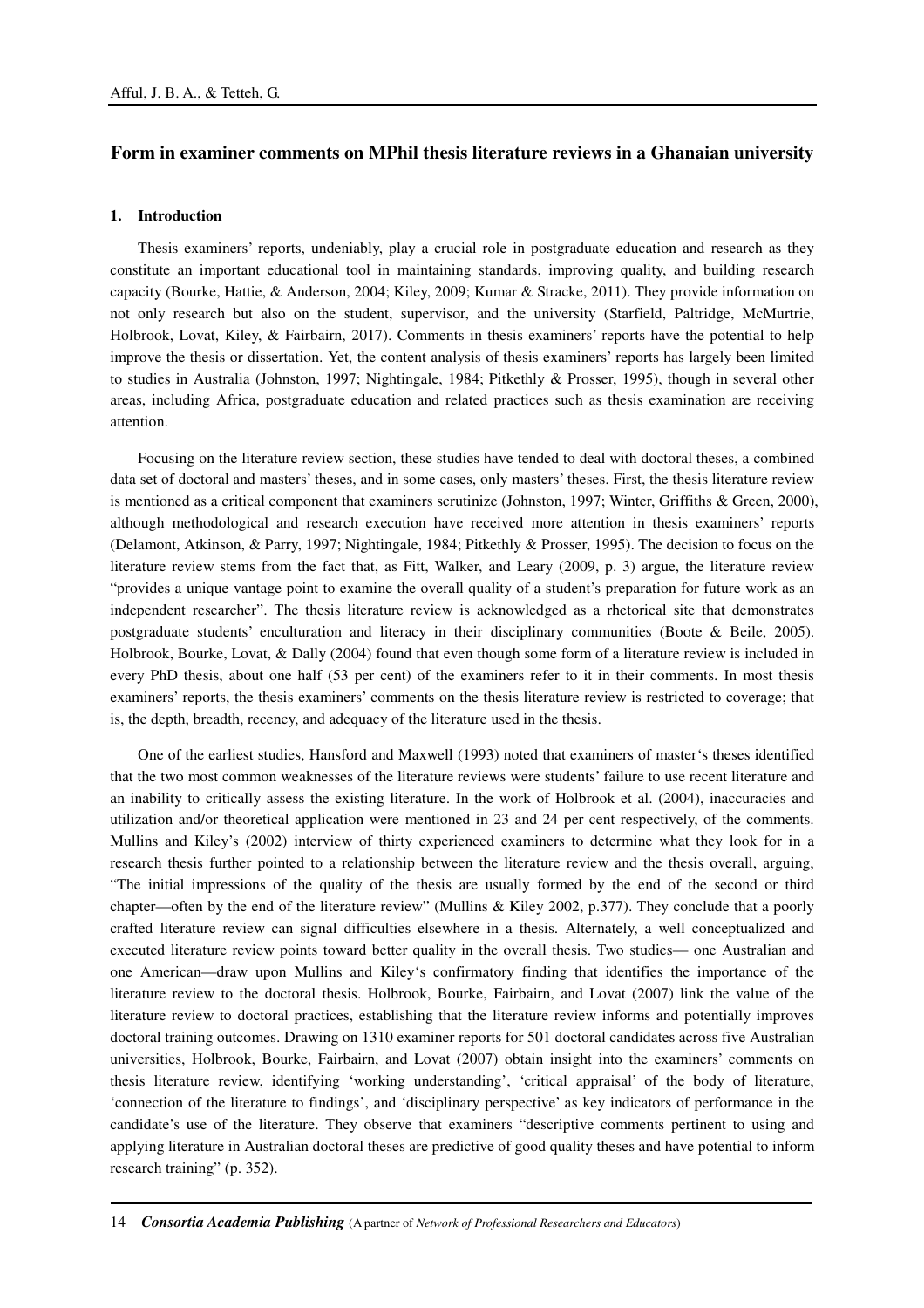As can be seen from the review, as far as we know, no major study has been conducted in Africa on the form of comments on the literature review in thesis examiners' reports. The closest studies that have come to the present one are Afful (2015) on the evaluative lexis in thesis assessment reports on one hand and Afful (2020) on the discourse of thesis assessment reports in a Ghanaian university on the other hand. Adika (2015) is at best only anecdotal and partial in its treatment of the literature review in thesis examiners' reports, though insightful comments are made on the quality of thesis literature review examined and a resulting pedagogical framework that he formulates. Nkemleke (2011), like Afful (2015). explores the evaluative lexis of, what he describes as, 'pre-viva reports' (or evaluation in pre-defence reports, a mandatory academic report on students' dissertations, written by supervisors of the work) in educational institutions in Cameroon. Other anecdotal evidence of studies on thesis examiners' reports in other African countries include Van Wyk and Lumadi (2009) that affirm the lack of criticality in the thesis literature reviews in a South African university as well as Mulinge and Arasa (2013) whose study of thesis examiners' reports from ten universities across Eastern, Western, and Southern Africa identifies weaknesses such as incoherent reviews, inability to identify areas of contestation and gaps, plagiarism, and poor referencing.

As can be seen from the review, there is an emerging interest being shown by scholars and researchers in Africa in thesis examination practices, in general, and the content analysis of thesis examination reports, in particular. Welcoming as this trend is, we observe that it is still in its nascent stage. As far as we know, no extensive study has been conducted in Africa on comments on the literature review in thesis examiners' reports in a Ghanaian public university. The present research, thus, aims to investigate MPhil thesis examiner comments in order to obtain insights into the form in which examiners present their comments on the literature review as a way of widening the horizon of such research. The specific questions formulated for the present study are presented below:

- $\triangleright$  What is the text length of comments made by examiners on MPhil thesis literature reviews in four selected departments?
- $\triangleright$  How are comments made by examiners on MPhil thesis sequenced in the four selected departments?

Both questions relate to the form of the content of thesis examiners' comments, given that the form in which a message is presented has implications for effective communication in a given interactive situation (here, postgraduate education). It is important to obtain answers to the question above so that we understand how examiners in under-researched areas such as Ghana structure their comments and reflect on the appropriateness and sufficiency of current practices. The findings to these questions may widen the scope of examiner comments research.

#### **2. Methods**

#### *2.1 Educational setting and research design*

The study was conducted in University of Cape Coast (UCC), one of the public universities in Ghana. About four years ago, UCC went collegiate, continuing its teaching and learning as well as research through five colleges and over 80 departments. It was chosen because of the researchers' affiliation and, more importantly, because in the last two decades, it has been paying serious attention to postgraduate education in response to both national needs and global imperatives in terms of ensuring increase in graduate numbers and quality of its students and their theses. It aims to achieve ten percent graduate population out of the total number of students, which stands at about sixty thousand students. UCC carries out its mandate of delivering graduate programs from the master's to the doctoral level in several departments through the School of Graduate Studies in both the regular and alternative modes. However, the course work master's program remains the only program organized through the alternative modes, sandwich and distance.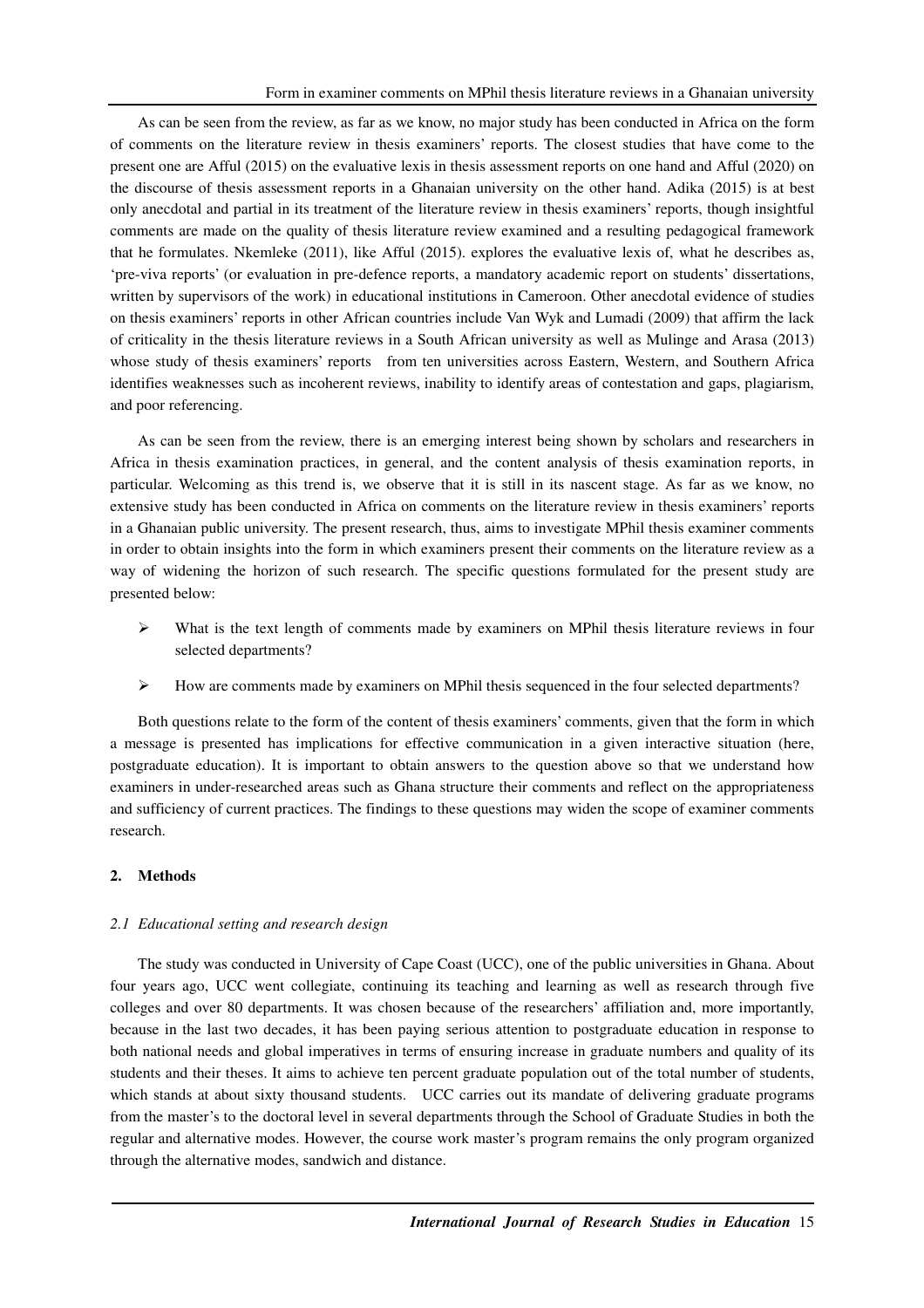At the University of Cape Coast (UCC), a public university in Ghana, as in several universities worldwide, writing a research report, labeled as 'thesis', is an essential requirement for graduation. In the present study, the terms 'thesis' and 'dissertation' are interchangeably used. According to the School of Graduate Studies at UCC, postgraduate research students are required to submit a thesis within a chosen field of study. It is widely acknowledged that the skills, knowledge, and understandings required for disciplined scholarly enquiry are best acquired by the student through undertaking research in a defined field (Hyland, 2005, 2012; Ridley, 2011). Given the anxiety with which postgraduate research students approach thesis writing, the comments of examiners can allay such fears when they (students) are made aware that they have been successful by way of having adhered to disciplinary epistemologies, values, ethos, and practices in terms of conducting and reporting one's research.

Thesis examiners ultimately make recommendations as to the fate of the thesis. In UCC, the recommendation is a choice of one of the following options: accept the thesis as submitted; accept the thesis with required or invited minor corrections; accept subject to required, more major corrections; require that the thesis be revised and resubmitted for further examination; and fail. When examiner recommendations differ, as in one passing the thesis and the other failing it, the decision awaits the recommendation of a third examiner as a compromise between the two positions. Unlike in Australia (Bourke & Holbrook, 2013) and other settings, thesis examination in Ghana is not the sole assessment measure taken for research candidatures, there being also an oral examination or viva voce.

Examiners in University of Cape Coast, as in other universities elsewhere (Joyner, 2003), are chosen and approved on the basis of their expertise, qualification, and experience in the subject area of the thesis as well as their availability (Bao & Leikin, 2013). Examiners are ordinarily mandated, according to Holbrook, Bourke, Fairbairn, and Lovat (2014, p. 986) to judge "both the potential of the researcher and the quality of the research". In order to do this effectively, examiners may be guided by a set of criteria supplied by requesting universities; however, as Mullins and Kiley (2002, p. 380) have shown, experienced examiners do not necessarily follow the "institution-specific criteria" in making judgements about thesis quality. Each examiner writes an independent report on the thesis, the text length of which depends on the level of program (masters' or doctoral).

Drawing on similar studies such as Holbrook et al. (2007) and Kumar and Stracke (2011), we used a content analysis methodology. The choice of the qualitative content analysis enables attention to be paid to the naturally occurring data (here, the examiners' comments), which are not medicated through any means. Such data is not reducible to a statistical form for purpose of analysis. The chosen research approach thus enables a close reading of the text of written assessment reports on thesis literature reviews with the view to obtaining answers to the research question. This qualitative approach was then complemented by some descriptive statistics.

## *2.2 Data and data collection procedure*

Purposive sampling was utilized to select a total of seventy-five thesis examination reports from four disciplines, namely English, History, Hospitality and Tourism, and Population and Health. Each department provided twenty MPhil thesis examiners' reports written in the last decade, with the exception of the Department of History, which could provide only fifteen examiners' reports. Only reports which contained continuous writing rather than writing in bullet form. Again, comments in, at least, two sentences were selected. In all, the sample size for each department depended on the extent to which the selection criteria were met. The overall sample size for the study was considered adequate, given the time within which the research needed to be conducted and findings reported.

Photocopies of the original reports on each thesis were obtained from four disciplines at University of Cape Coast: English, History (Faculty of Arts) and Population and Health, and Hospitality and Tourism (Faculty of Social Sciences). They were either scanned electronically or re-typed, where necessary. When scanned, the data were archived, and an electronic copy formatted, using a standard set of procedures. The scanned copy was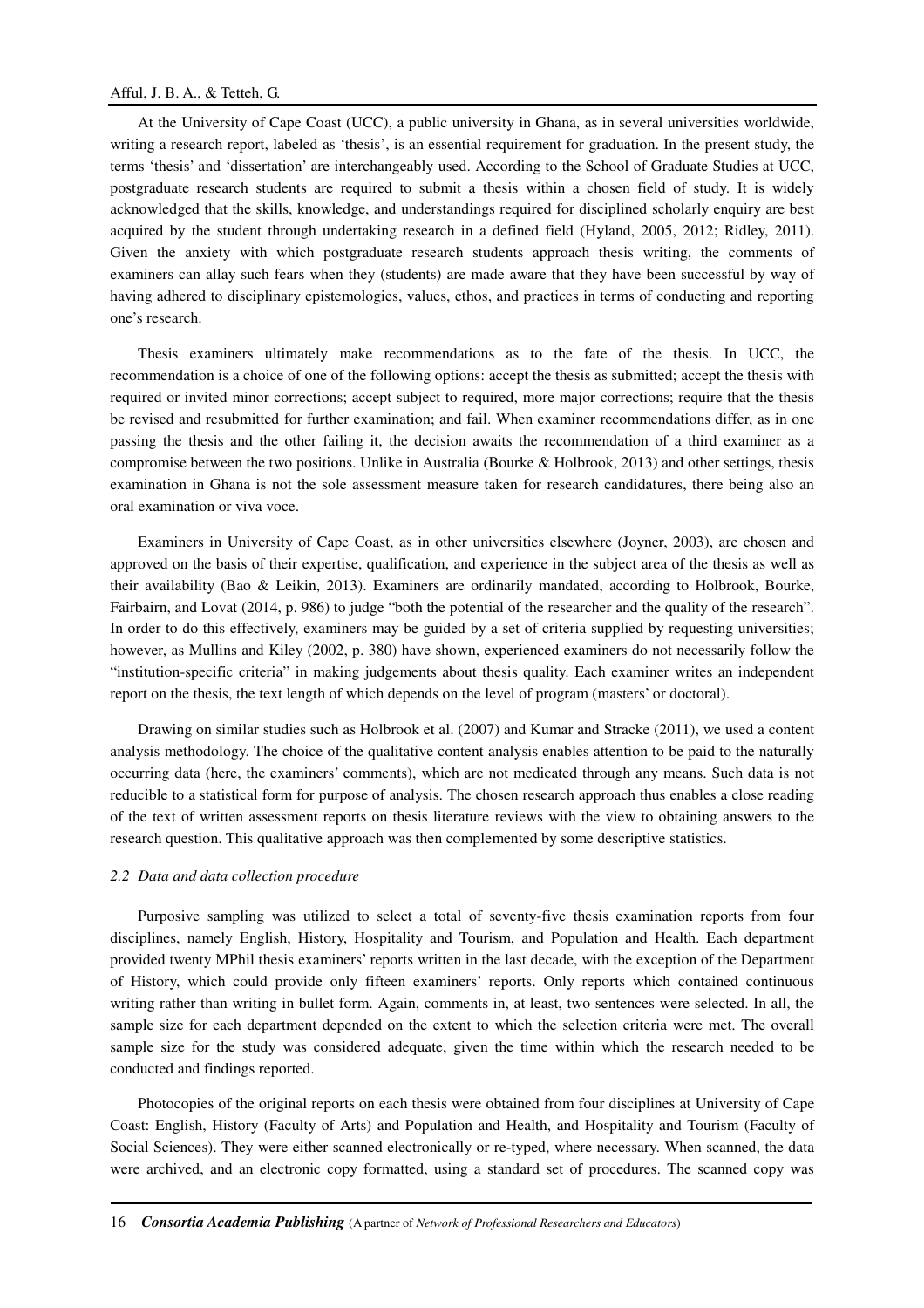checked against the original for errors caused by scanning. Some minor typographic errors or abbreviations that might have existed in the originals were also corrected in so far as they did not change the sense of the report. The latter step was necessary in order to prevent typographical errors from impeding authenticity and accuracy. Ultimately, these cautionary steps were taken to ensure validity and reliability.

Further, to ensure ethical consideration in the research, we sought consent for the use of the thesis examiners from the participating departments. Also, confidentiality of the data was given attention, given the occluded nature of the data. Candidates whose theses were examined and the thesis examiners whose comments are under study were duly anonymized, using appropriate codes, in the analysis, interpretation, and discussion of data. The comments that are presented as illustrative materials remain unedited to ensure that the data is not sanitized; thus maintaining their naturalness and authenticity.

### *2.3 Data analysis*

The core content categories drew on the existing thesis literature review rubrics (e.g. Boote & Beile, 2005; Cooper, 1985; and Holbrook et al., 2007) and used them in the course of establishing inter-rater agreement, through peer review, iteration across the data. Because high inter-rater agreement is required during the core coding stage (we aimed for and achieved 80 per cent agreement between two coders who were PhD students in Applied English Language Studies), detailed coding notes with examples from the reports were developed, used, and progressively refined after an orientation session had been organized for the two PhD students. The texts we captured were quantified and explored for patterns, themes, and relationships while looking for possible irregular information. The thesis examiners' comments on thesis literature review are presented as illustrated texts unedited in the next section of the paper.

#### **3. Findings and Discussion**

In this section, results of the content analysis of the data set are presented and discussed in respect of the two questions in two parts. Thus, the first presents quantitative information while the second focuses on the qualitative part.

#### *3.1 Quantitative evidence*

Table 1 presents the results on the text length of the 75 theses reports across the four disciplines in the study.

## **Table 1**

| Departments                  | Total (Words) | Percentage $%$ | Average |
|------------------------------|---------------|----------------|---------|
| English (ELRC)               | 2388          | 28.3           | 119.4   |
| History (HLRC)               | 2124          | 25.2           | 141.6   |
| Hospitality & Tourism (TLRC) | 1626          | 19.2           | 81.3    |
| Population and Health (PLRC) | 2305          | 27.3           | 115.3   |
| TOTAL                        | 8443          | 100            | 457.6   |

*Text Length of Thesis Examiners' Reports (TERs) on LR* 

The results summarized in Table 1 show that examiners from the Department of English gave more space and, thus, attention in terms of number of words, to addressing issues in candidates' literature reviews with a total of 2388 (an average of 119.4) words. Thesis examiners reports from the Department of Hospitality and Tourism had the least text length, a total of 1626 (an average of 81.3) words. In essence, considering the averages of the four data sets from the participating departments, one can conclude that thesis examiners' reports on the literature review section normally contain about 114.4 words—an average of the sum of all averages which is 457.6.

The following data samples taken from the four departments exemplify the average text length of 114.4 words reported in this study: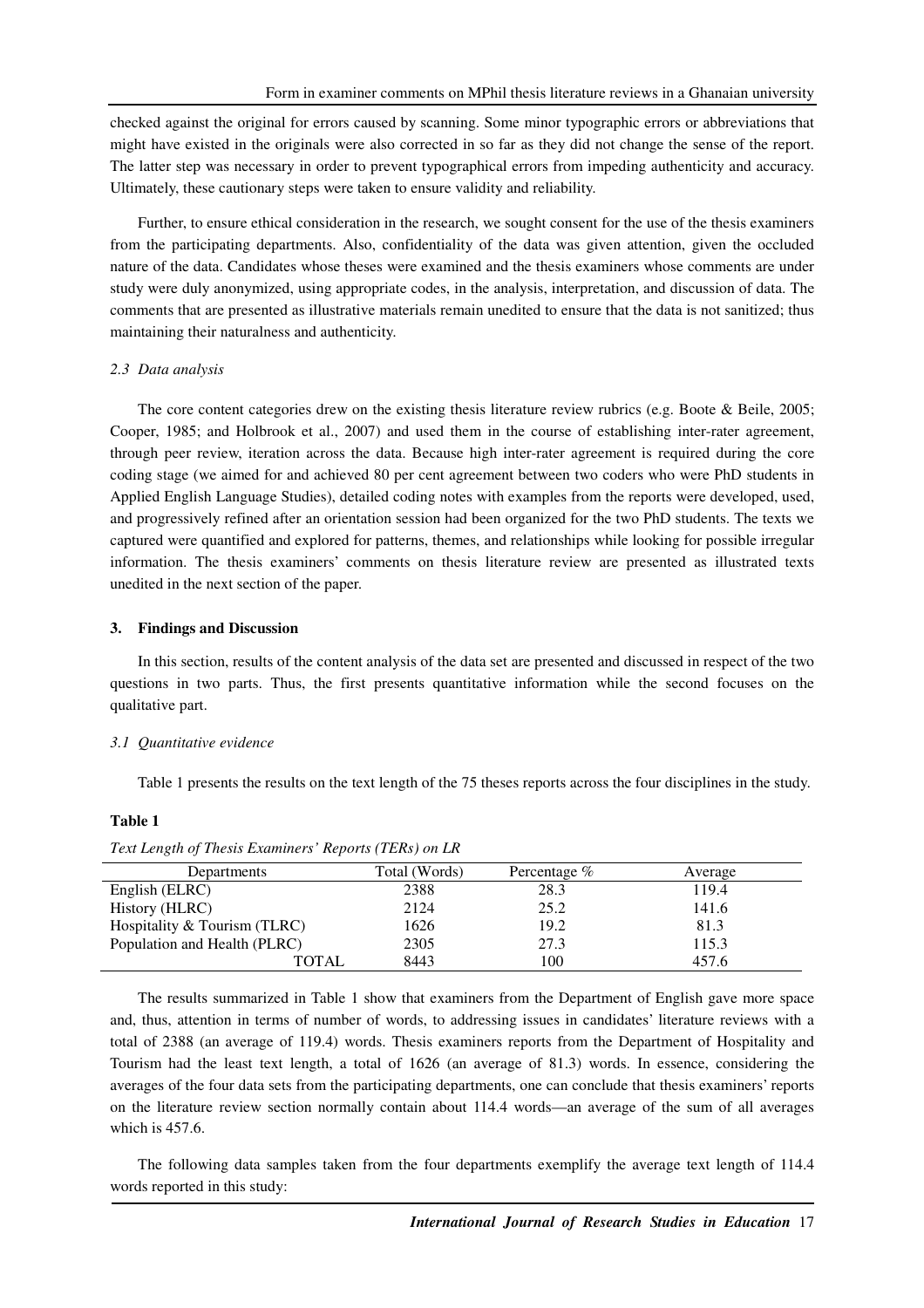# Extract 1

*A wide range of relevant literature, including geriatric health assessment, psycho-social determinants of health and eye diseases were reviewed to provide insight on the topic He amply demonstrated good knowledge of pertinent literature. He would do well to address some pockets of speculative writing. Adaptation of the Visual functioning model of Coleman et al. (2008) for the study is acceptable. However, since no framework is water-tight, the model could have been adapted to reflect the farming environment of the tropics. The candidate could have gone further to provide a critique of the framework and also justify why he settled for its use in his study.*  (PLRC 16)

# Extract 2

*Literature Review: References cited were current, and adequate and relevant. References covered wide areas such as the level of education of women, and other socio-demographic variables that influence post-natal clinic attendance. Conceptual framework: The Titaley et al. (2009) and later 2010 model were adapted for the study because some variables are not available in the GDHS document and not in line with the objectives of the study. The framework was reviewed critically by the researcher by assessing the strength and weaknesses of the framework. The framework sufficiently guided the study. However, Fig 6 p. 46 could not be identified in the document. The researcher should cross-check.* (PLRC 6)

## Extract 3

*The candidate has demonstrated awareness of the available literature on the subject matter. The literature review is comprehensive and addresses the pertinent issues relating to the objectives of the study. However, on page 20, she indicates that souvenirs have 'sign value' and 'use value'. I expected some explanation as to what those terms mean. Also, she presents an adaptation of the consumer decision-making model by eliminating the fifth phase of the model even though that is not conceptual framework. I think she has to present the original model with all the five phases since at this stage she was only reviewing the model, then she can adapt it as she has done in her conceptual framework.* (TLRC 11)

# Extract 4

*The study is not adequately informed by empirical works and has to be improved. Four competing theoretical frameworks—the Needs-Function model of tourism distribution, the place of the tour operator in the distribution system, the structure of the US travel intermediation and the distribution function for package were considered in the work. At the end the distribution was adopted to guide the study. Empirical works reviewed in this study is inadequate and have to be revisited.* (TLRC 7)

# Extract 5

*The candidate shows a good knowledge of the relevant works on the history of Ghana and how they relate to biographical studies in general in Ghana and how they do not relate in particular to his subject matter. He did not, however, make use of biographical studies that exist in the History Department on Ghanaian personalities such as Otumfuo Sir Agyeman Prempeh II, Victor Owusu and President Limann. These could have enriched and guided him in his study of Sir Emmanuel Charles Quist. Theoretical and conceptual frameworks are not used in history and in line with this, the candidate has no theoretical or conceptual framework in his dissertation.*  (HLRC 9)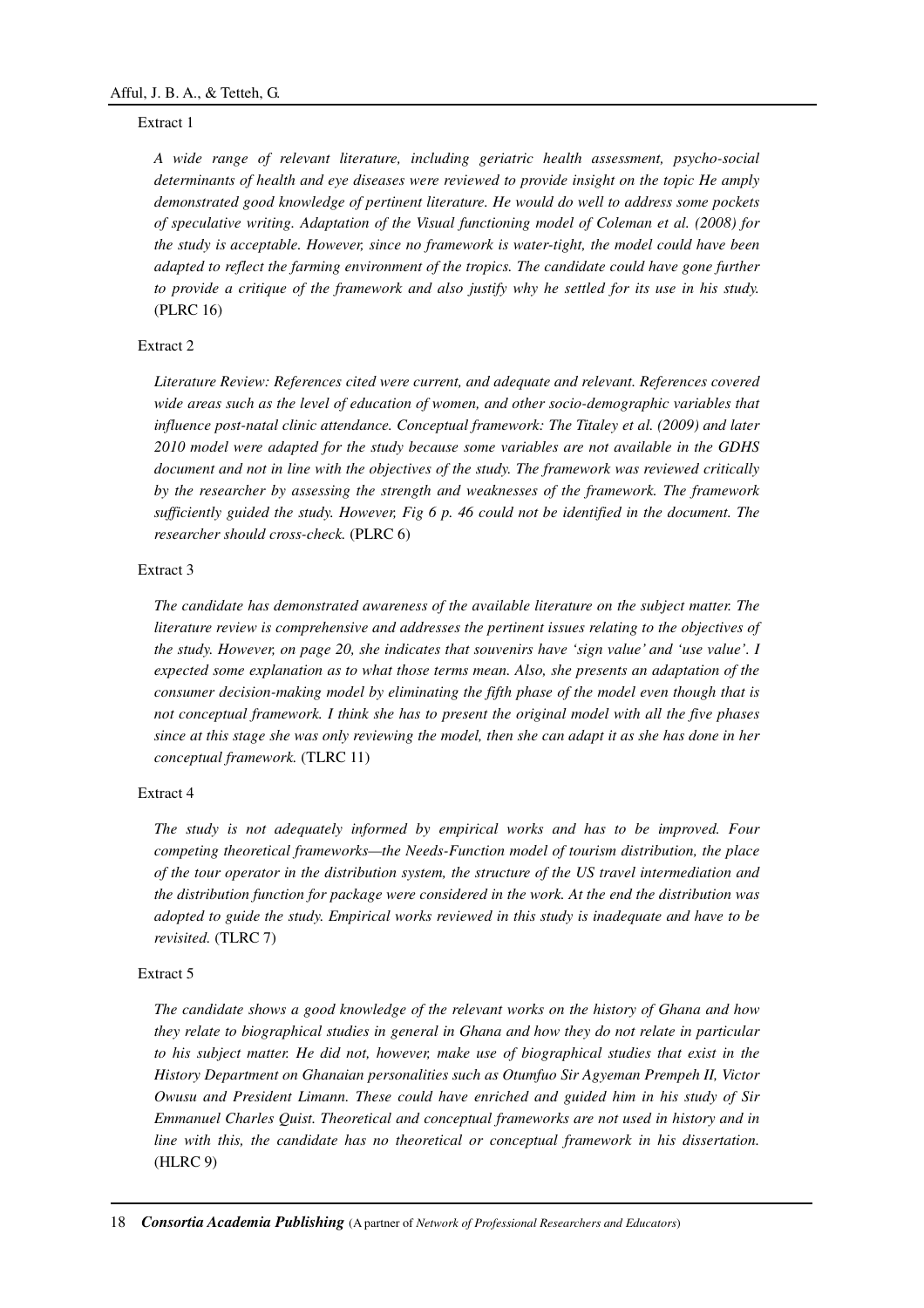#### Extract 6

*The candidate indicated that historical studies on the Bassari in northern Ghana were few, cursory and fragmentary, and that is reflected in the literature reviewed by him. The candidate identified three historical periods: the colonial period (1890's – 1957-60); the independence period (1057-60 – 1980's); and finally current research period (1990s – 2012). He identified for each period literature about the Bassari in both Ghana and Togo and acquired translations of French texts. In this era as elsewhere, the candidate provided exceptional knowledge of his material and his commitment to research.* (HLRC 1)

## Extract 7

*The main observation I can make relates to the fact that there is no review at all. The candidate has read extensively, especially the texts on genre studies. Indeed, the information on genre and Systemic Functional linguistics is detailed and quite relevant. But, there are some problems: The candidate merely provides a summary of the ideas in the read texts. There is no proper coherent structure in the presentation of the ideas. The information is poorly organized. The candidate does not relate what he is reporting to the study. Thus, it is difficult to see what relevance the literature has to the study. Interestingly, the section which reviews "empirical studies" is far better presented.* (ELRC 7)

## Extract 8

*The literature review section presents a comprehensive account of studies undertaken on different aspects of Ghanaian English as well as studies on acceptability. There is a good explanation and review of the notion of Ghanaian English. The review covers literature on studies undertaken by scholars who support the existence of Ghanaian English. The candidate shows familiarity with many studies related to the area she is investigating. She also offers a detailed discussion of works on acceptability of World Englishes. Here she reviews works that address phonological acceptability, lexico-graphical acceptability, pragmatic acceptability and the acceptability of Ghanaian English.* (ELRC 13)

The samples (1-8) contain evaluation of the students' attempt at presenting the conceptual terrain for the different studies. In other words, assessors provided both negative and positive comments, referred to by Hyland and Hyland (2001) as 'pill' and 'sugar' respectively. Extracts 1, 2, 3. 5, and 7 combined both negative and positive comments whereas Extracts 4 and 6 were solely negative and positive comments respectively. Thus, while some of the TECs are more critical, thus containing negative comments, others contained only positive comments. It can be said that the illustrative texts show that examiners often presented more nuanced comments, depicting their own of sense of criticality and using appropriate evaluative lexis in consonance with their disciplinary ethos.

In fact, the average text length of thesis examiners' comments shown in this study receives support from the findings of Holbrook et al. (2007) who, after investigating examiners' comments on the literature review in PhD theses among five Australian universities, aver, "Examiners on average devote about 10% of the examination report on the way the candidate has reviewed the literature" (p. 342). One can still appreciate that 10% is relatively small and may, therefore, not be significantly different from the average of 114.4 words observed in the study here. In another study, Holbrook, et al. (2004) found that only 9% of the theses reports were usually "[d]evoted to discussion of all aspects of the literature review including the breadth and depth of coverage as well as errors in citation or referencing" (p. 109).

In the second part of our discussion on form, we report and discuss the findings on sequencing of the presentation of summative and formative comments (see earlier discussion on theses). Examiners usually make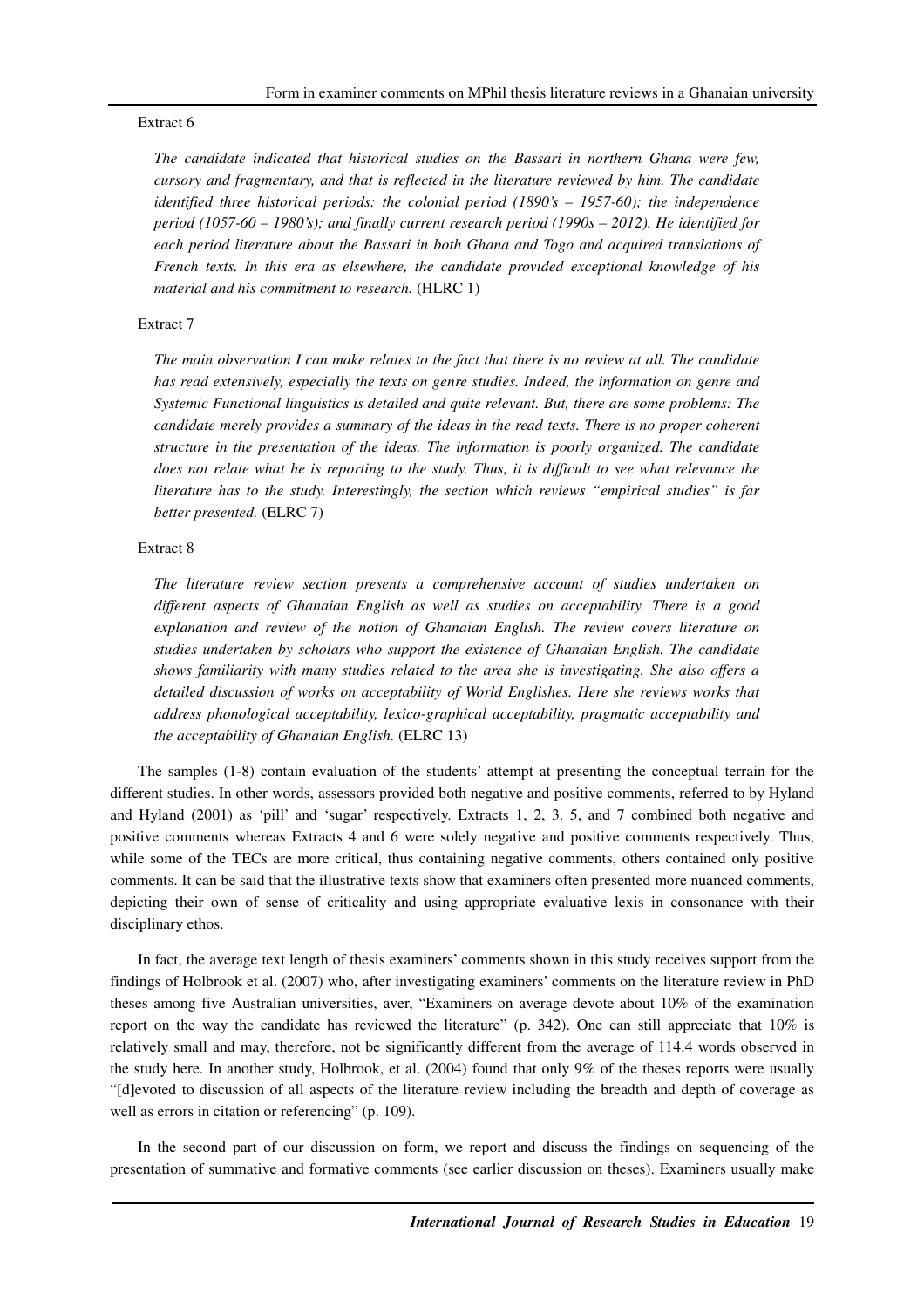judgements or evaluative comments (whether positive, negative, neutral or suggestion) regarding the theses they assess and give their assessment feedback on how students can make up for the weaknesses identified—be it examiners of MPhil or PhD theses (Golding, Sharmini, & Lazarovitch, 2014; Holbrook et al., 2004; Kumar & Stracke, 2011; Prieto, Holbrook & Bourke, 2016). What is, however, often unclear in the literature is the sequence in which such evaluative comments are usually presented by examiners, which is very important taking into the consideration the effects that examiners' comments are likely to have on recipients (Kumar & Stracke, 2011).

Table 2 presents the results of analyses undertaken on the data gathered across the four disciplines in respect of sequencing of the comments.

# **Table 2**

| Sequencing patterns of summative and formative comments in thesis examiners' reports across four disciplines |       |                                                                   |                                            |                                                                                |                |                                                                 |       |  |  |
|--------------------------------------------------------------------------------------------------------------|-------|-------------------------------------------------------------------|--------------------------------------------|--------------------------------------------------------------------------------|----------------|-----------------------------------------------------------------|-------|--|--|
| <b>ENGLISH</b><br><b>HISTORY</b>                                                                             |       |                                                                   | <b>HOSPITALITY &amp;</b><br><b>TOURISM</b> |                                                                                | POPULATION AND |                                                                 |       |  |  |
|                                                                                                              |       |                                                                   |                                            |                                                                                | <b>HEALTH</b>  |                                                                 |       |  |  |
| Sequence                                                                                                     | Total | Sequence                                                          | Total                                      | Sequence                                                                       | Total          | Sequence                                                        | Total |  |  |
| $P \rightarrow Neq$                                                                                          |       | $P \rightarrow Neq$                                               |                                            |                                                                                | 10             |                                                                 |       |  |  |
|                                                                                                              |       | $P \rightarrow Nu \rightarrow P$                                  |                                            | $P \rightarrow Neg \rightarrow S$                                              |                | $P \rightarrow Neg$                                             |       |  |  |
| $Nu \rightarrow P \rightarrow Neg$                                                                           |       | $P \rightarrow Nu \rightarrow P \rightarrow Nu$                   |                                            | $P \rightarrow Nu \rightarrow Neg$                                             |                | $P \rightarrow Neq \rightarrow S$                               |       |  |  |
| $P \rightarrow Nu \rightarrow P$                                                                             |       | $P \rightarrow Neq \rightarrow Nu$                                |                                            | P→Neg→Nu→Neg→Nu                                                                |                | $P \rightarrow Nu \rightarrow P \rightarrow Neg$                |       |  |  |
| $Neq \rightarrow P \rightarrow Neq \rightarrow P$                                                            |       | Neg                                                               |                                            | $P \rightarrow Neq \rightarrow S \rightarrow Neq \rightarrow S$                |                | $P \rightarrow S \rightarrow Neg \rightarrow P$                 |       |  |  |
| $P \rightarrow Nu \rightarrow P \rightarrow Nu$                                                              |       | $Nu \rightarrow P$                                                |                                            | $P \rightarrow Neq$                                                            |                | $Nu \rightarrow P \rightarrow Neg$                              |       |  |  |
| $Nu \rightarrow P$                                                                                           |       | P→Nu→P→Neg→S→Nu                                                   |                                            | $P \rightarrow Neq \rightarrow S \rightarrow Neq \rightarrow S \rightarrow Nu$ |                | $P \rightarrow Neq \rightarrow S \rightarrow Neq$               |       |  |  |
| Neg                                                                                                          |       | $Neq \rightarrow Nu \rightarrow Neq \rightarrow S \rightarrow Nu$ |                                            | $Neq \rightarrow Nu \rightarrow Neq$                                           |                | $Nu \rightarrow P$                                              |       |  |  |
| $P \rightarrow Neq \rightarrow S$                                                                            |       | $P \rightarrow Neq \rightarrow S \rightarrow Nu$                  |                                            | $Nu \rightarrow Neg \rightarrow S$                                             |                | $P \rightarrow Nu \rightarrow Neg \rightarrow S$                |       |  |  |
| $P \rightarrow S$                                                                                            |       | $P \rightarrow Nu$                                                |                                            | $P \rightarrow Nu$                                                             |                | $Nu \rightarrow S$                                              |       |  |  |
| $P \rightarrow Nu \rightarrow P \rightarrow Neg$                                                             |       |                                                                   |                                            |                                                                                |                | $P \rightarrow Neg \rightarrow P \rightarrow Neg$               |       |  |  |
|                                                                                                              |       | P→Neg→S→Neg→P→Nu                                                  |                                            |                                                                                |                | $P \rightarrow Neq \rightarrow S \rightarrow Neq \rightarrow S$ |       |  |  |

 $\overrightarrow{P} \rightarrow \text{Neg} \rightarrow \overrightarrow{P}$  1 NB:  $P = Positive comment$   $N = Negative comment$   $Nu = Neutral$   $S = Suggestion$ 

As can be seen from the table (2), there were some differences in the number of occurrences of the various sequencing patterns across the disciplines in respect of TECs. Thus, whereas, for English, P→Neg sequence occurred 7 times and Nu→P→Neg; P; and P-Nu-P occurred 2 times each—the other sequences for ELRCs occurring once each - for History, it is P $\rightarrow$ Nu $\rightarrow$ P; P $\rightarrow$ Nu $\rightarrow$ P $\rightarrow$ Nu and P $\rightarrow$ Neg; (occurred 2 each) that dominate, with the others appearing once. Concerning Hospitality and Tourism and Population and Health, whereas, for the former, P (occurring10 times) and P→Neg→S (occurring twice) dominate with the other patterns appearing once, for the latter, it is P (4 times); P→Neg (3 times); P→Neg→S and P→Nu→Neg→S (twice each) that dominate the rest occurring singly. It is clear then that P→Neg, P→Nu→P and P are dominant sequencing patterns among ELRC and HLRC and TLRC and PLRC respectively, suggesting disciplinary influences. Samples of these sequencing patterns in the TERs are shown below:

## Extract 9

*P = There is evidence from the thesis to show that the candidate has read extensively on the two pillars of the thesis – modality and power. Neg = However, the major problem is that there is no attempt to show the relevance of the literature to the topic under discussion. I have raised several such queries in the text. (cf pp. 1-5, 19, 23-30, 34-42, 44-45, 48, 52, 56-59) Secondly, the candidate sounds repetitive in many portions of the text. There are problems with the coherent presentation of the literature review. The result is that the candidate happens to jump from one idea to another. He keeps on repeating ideas which have been earlier mentioned. In addition, we do not hear the candidate's voice at all. All that he has done is to report on what others have said. There is no effort to add his own views on what he has read.* (ELRC 16)

## Extract 10

*P = The candidate demonstrated adequate knowledge of literature on the History of Ghana generally. Neg = The only shortcoming of the candidate was his failure to examine the works of*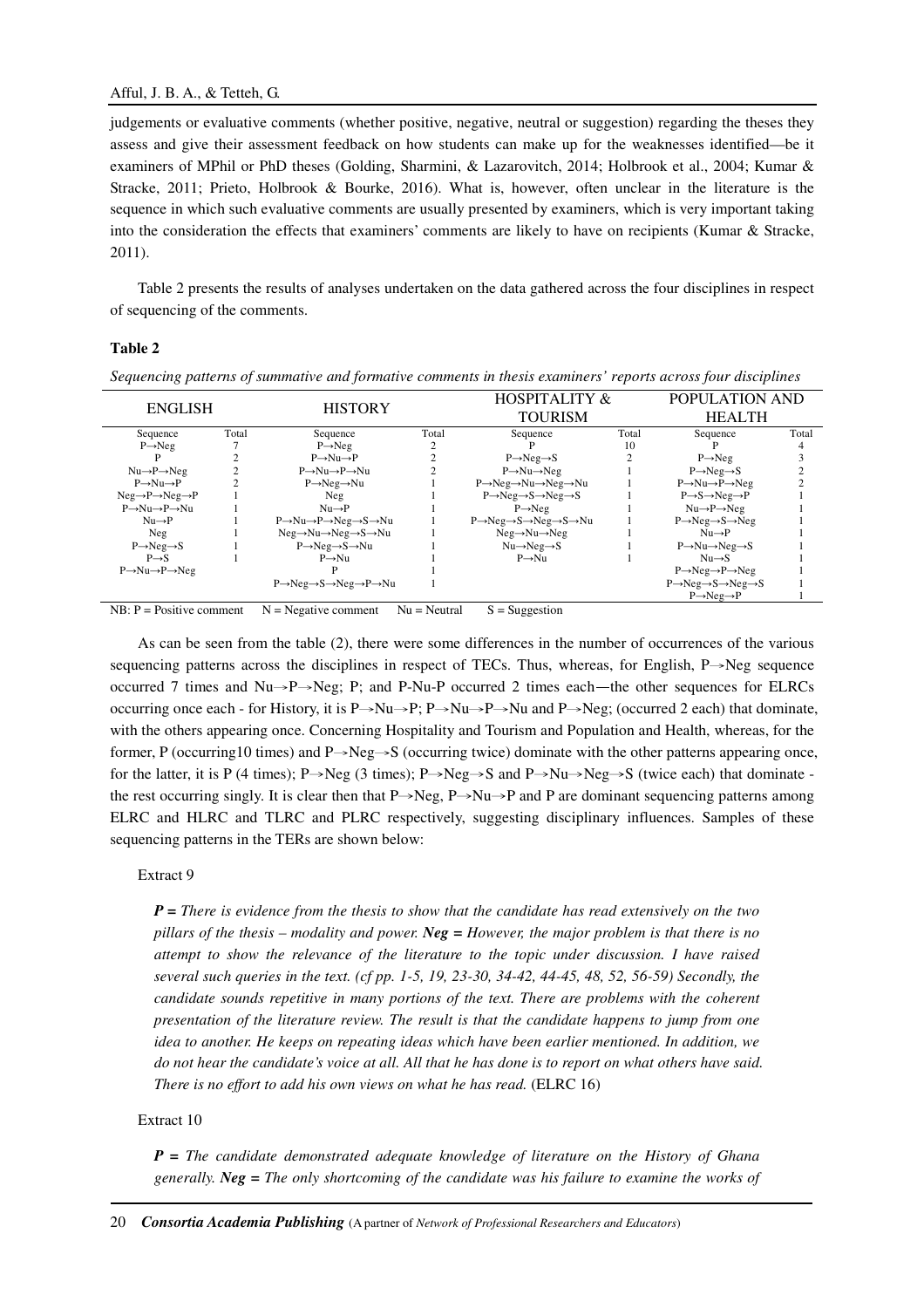*Dr Kwabena Adu Boahen and Dr Kwamr Kwarteng which are specifically on Brong Ahafo. Besides, out of the so many published works on colonization of the Gold Coast by the British, the candidate relied only on the account of Lord Hailey, "An African Survey' Revised Edition, (Oxford University Press, 1957) without acknowledging or referencing the other.* (HLRC 11)

#### Extract 11

*P = The candidate demonstrated in-depth and comprehensive knowledge of the study topic and developed a conceptual framework based on the literature surveyed. This aspect of the study has been well fashioned out and discussed in clear and unambiguous manner.* (HLRC 14)

### Extract 12

*P = The candidate has provided a thorough and comprehensive review of the pertinent literature as well as an adequate and appropriate conceptual framework to guide data analysis. In view of the relevant literature he discussed both the strength and weaknesses of some of the studies and this is highly commendable.* (PLRC 15)

In explaining the differences realized in the dominant sequencing patterns of each of the four departments' thesis examiners' reports, one wonders whether students from the Department of English generally performed poorly in handling the literature review section in their theses or that examiners of students of English were overly critical of their students. Of the two possibilities given above, readers are likely to accept the latter, especially, when they uncover that, comparably, examiners from the Department of English comment on more performance indicators in students' theses than examiners of students from the other departments (Afful & Tetteh, under review). In that study (that is, Afful & Tetteh) which addresses on the key performance indicators that examiners focus on when commenting on thesis literature reviews revealed that examiners of ELRCs touched on five to six key indicators while those of HLRCs, TLRCs and PLRCs recorded 0, 1 and 3 respectively. Although Holbrook et al. (2007) focused on examiners reports on the LR section, which examiners across the four disciplines exercised much criticality did not feature in their study.

Again, as can be seen in Table 2, although theses examiners of English appear to be more critical than their peers, they were less likely to offer suggestions to aid students in revising their literature review for final submission. There are only 2 instances of suggestion for English as compared to the 4, 6 and 7 instances for History, Hospitality and Tourism and Population and Health respectively. Kumar and Stracke (2011, p. 217), in agreement with Starfield et al. (2017), note that examiners' assessments of theses are not final as it is the case with end-of-semester examinations, but the "[c]andidate is given the opportunity to close any gap identified by the examiners" and for which reason the "[c]andidate relies on the feedback offered by examiners" to revise their work for final submission. Therefore, students of English face much difficult task of inferring from the negative comments made from examiners what should constitute the needed recommendations and changes.

In essence, in terms of sequencing, Table 2 shows that the dominant pattern across all four disciplines is (Nu)  $\rightarrow P \rightarrow$  (Nu)  $\rightarrow$  Neg $\rightarrow$  (Nu)  $\rightarrow$  S $\rightarrow$  (Nu). This means that while P, Neg, S are more likely to occur in the positions identified, Nu is more likely to alternate between the others. One realizes from the data that examiners usually use neutral voice to provide evidence for the positive and negative evaluative judgements made by examiners, leading to suggestions from them (examiners). Kumar and Stracke (2011), thus, confirm that "[c]ritical assessments were always well substantiated with evidence from the thesis" (p. 214). The following are examples of such use of neutrals in the current data:

#### Extract 13

*There is a good explanation and review of the notion of Ghanaian English (P). The review covers literature on studies undertaken by scholars who support the existence . . . and those who argue against . . . (Nu)"* (ELRC 13)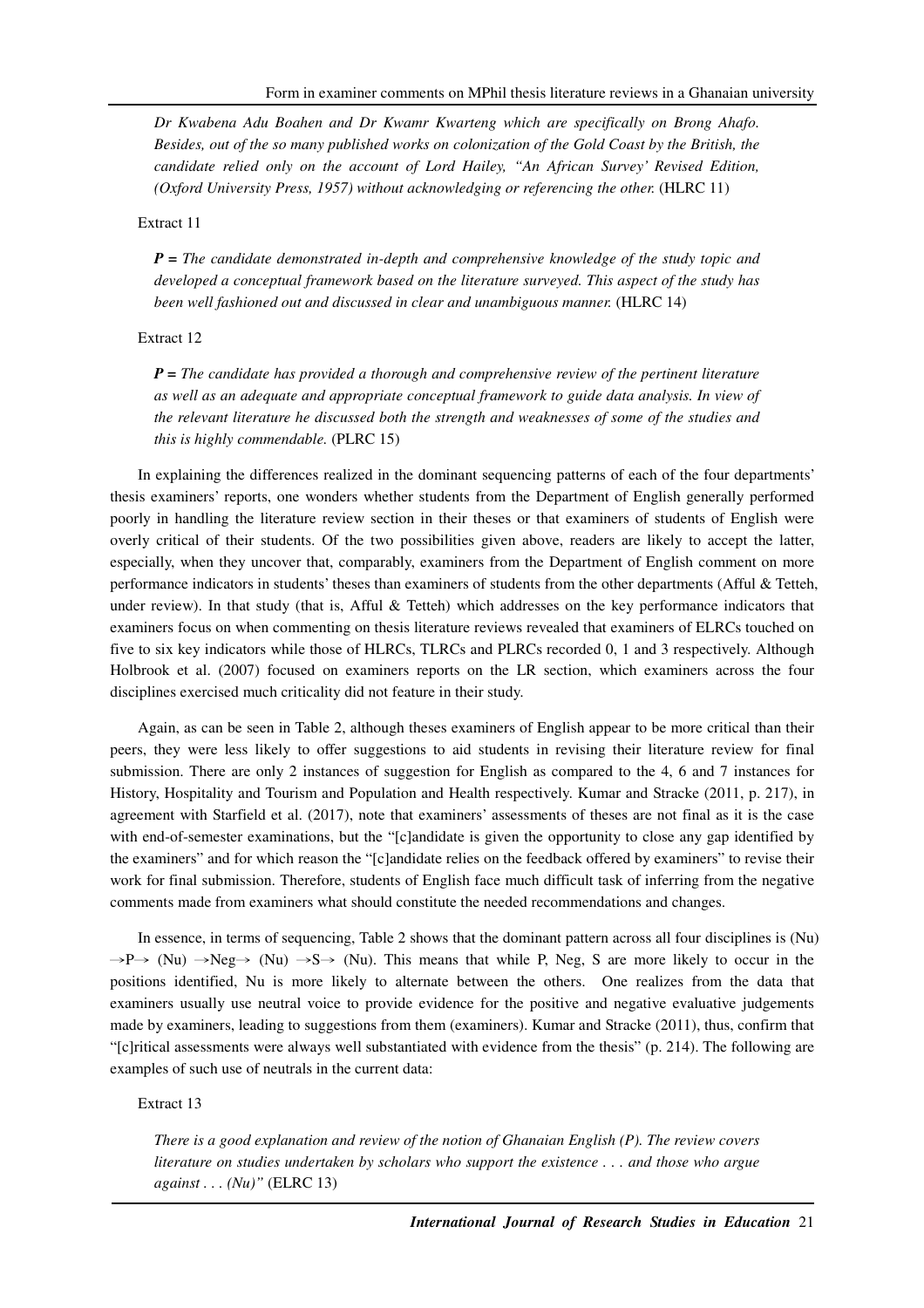#### Extract 14

*The candidate's knowledge of pertinent literature on the area studied is good (P). Among the works she reviewed include . . . (Nu)* (HLRC 15)

# Extract 15

*References cited were current, adequate and relevant (P). References covered wide areas such as the level of education of women . . . (Nu)* (PLRC 6)

## Extract 16

*In this regard, the analysis on pages 149 and 159 need to be reconsidered since it has no basis (S). In the literature review . . . socio-demographic characteristics are always related to overall service quality and not the individual dimensions (Nu)"* (TLRC 16)

As can be seen from the above extracts, the neutral comments tended to be descriptive, often preceded by positive comments to compliment and make the student feel good, courtesy of Robin Lakoff's maxim.

#### **4. Conclusion and Implications**

This study sought to investigate the form of the thesis examination comments on the literature review section of MPhil theses written by students in a Ghanaian university, considering the amount of space devoted to the literature and the sequencing of information presented. To accomplish this task, seventy-five thesis examination reports were obtained from four departments, two each from the Faculty of Arts and the Faculty of Social Sciences, after observing the necessary ethical protocols. The qualitative content analysis, deemed to be appropriate and supported by descriptive statistics, was used to derive the findings. The key findings and implications are next discussed.

First, it was revealed that the average text length for the literature review in the thesis examiners' reports was 114.4 words. Closely related to this was the observation that examiners from the Department of English tended to deploy more words in their comment, with the least from examiners from Hospitality and Tourism. As already alluded to, the longer English texts may be due to their attempt to include more performance indicators (such as connection between present and past studies, criticality, evaluative judgements, etc.) Second, evaluative judgements and feedback as comments on the literature reviews in the thesis examiners' reports took the following sequencing pattern: (Nu)  $\rightarrow P \rightarrow$  (Nu)  $\rightarrow$ Neg $\rightarrow$  (Nu)  $\rightarrow$ S $\rightarrow$  (Nu) pattern where P, Neg and S are constant. Thus, taking into consideration the importance of positive feedback—being described as a doze of motivation - (Kumar & Stracke, 2011) – one may conclude that thesis examiners seek to first motivate students before criticizing their work, an approach which is likely to make students see negative comments as constructive rather than destructive.

The study contributes to the scholarship on thesis examination reports, as much of the literature on thesis examination reports (Golding *et al*., 2014; Holbrook *et al*., 2004a, b; Holbrook et al., 2007; Prieto *et al*., 2016) had paid less attention to the pattern or sequence in which such judgements on students' output are presented. Earlier studies by Holbrook and her team of researchers from Australia had paved the way for close textual analysis of thesis examiners' reports by identifying the following researchable issues: 1) report organization, 2) examiner and process, 3) assessable areas covered, 4) dialogic elements, and 5) evaluative elements. In general, therefore, the present study speaks to the dimension of assessable areas covered in thesis examiners' reports; in this study, it is the literature review. Even more interesting is the fact that unlike several previous studies, the study presents the sequencing pattern for thesis examiners' reports, showing how Ghanaian examiners typically sequence their report on the literature review as: (Nu)-P-(Nu)-Neg-(Nu)-S-(Nu) pattern where P (meaning positive), Neg (negative), and S (suggestion). It can also be said that previous studies had been conducted from mainly non-African contexts. The findings from the study conducted in an otherwise under researched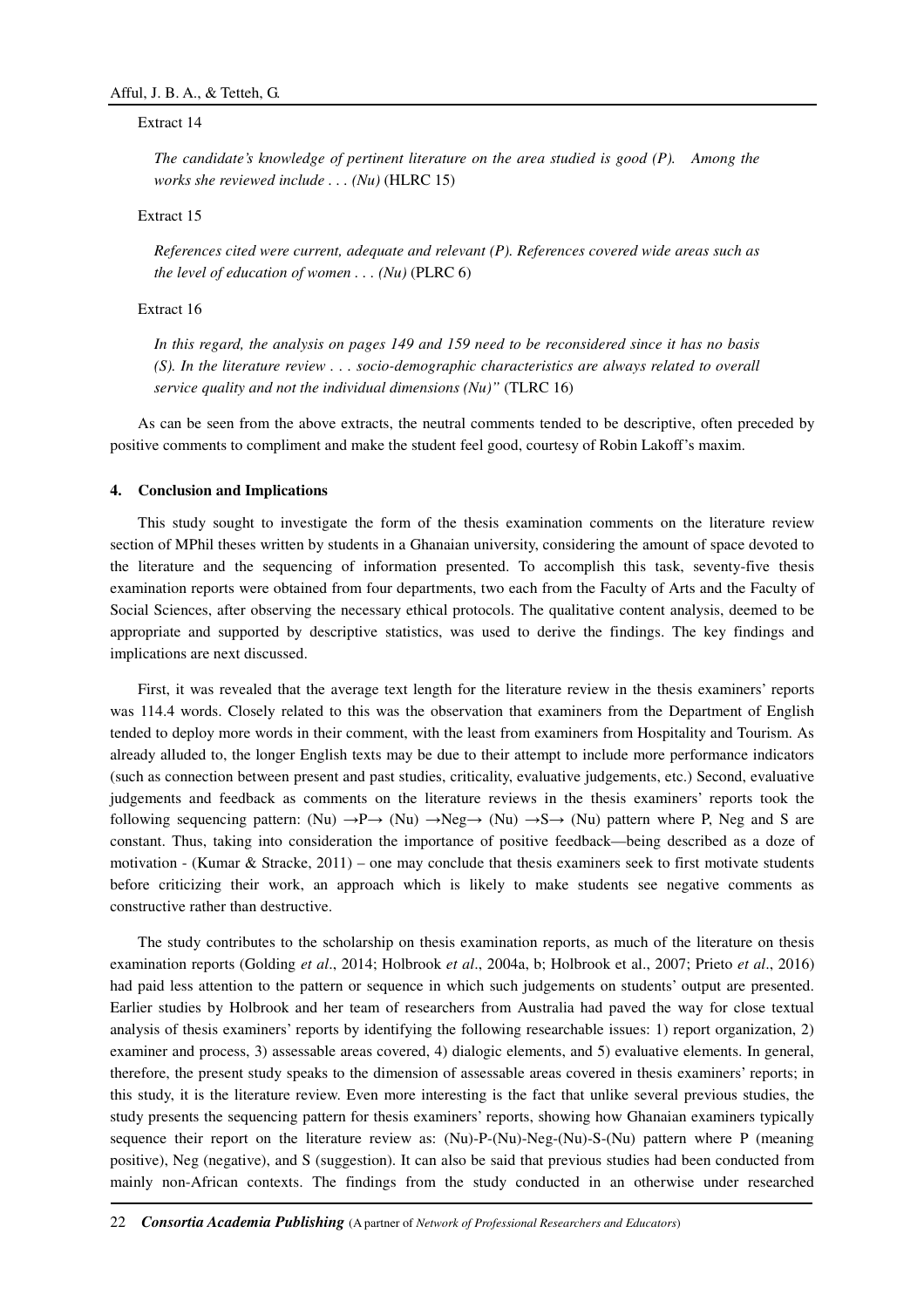provenance help to widen the scope of study and adds to the extant scholarship.

The second implication concerns postgraduate pedagogy. Both students and faculty, who are continuously engaged with the business of writing and examining theses respectively, can enhance their different practices by considering thesis examiners' comments as not a final judgment but as an assessment and feedback comment which requires patience in deconstructing it and, more importantly, making the necessary revision for final submission after the candidate has defended the thesis. Faculty require as much care as possible in the construction of thesis examiners' comments to make the revision to the thesis less exacting for students.

The third implication relates to the professionalization of the writing of thesis examiners' comments as it has always been assumed that PhD holders do not require any training in undertaking thesis examination. As part of the professionalization of faculty in postgraduate education, there is the need for examiner training, as advocated by Cryer and Mertens (2003) and Sankaran, Swepson, and Hill (2005). This training to be organized for, especially, fresh examiners will allow examiners to reflect on their examining practices and embrace, more willingly, their dual role as assessor and feedback provider, with the ultimate aim of enhancing the quality of the thesis. This will also allow for a better understanding of the educational role of supervisors and examiners (Kumar & Stracke, 2011; Stracke, 2010; Stracke & Kumar, 2010).

 Notwithstanding these implications, there are limitations in the study that call for further research. A researcher can consider aspects proposed by Holbrook and her colleagues such as the dialogic elements and evaluative elements in thesis examiners' comments on the literature review section. Drawing on Holbrook *et al*. (2004a, b), further research could be carried out into the other categories of thesis examiners' reports on masters' and doctoral theses in Ghanaian universities, in particular, and African universities, in general. A larger sample of postgraduate thesis examiners' reports at both Master's and PhD level, from various disciplines and from other countries, will allow for more insights and more robust findings. Further research can employ ethnography to engage the examiners to ascertain reasons for the form of thesis examiners' comments on the thesis literature review, in terms of text length and sequencing of the comments that they employ.

## **5. References**

- Adika, G. S. K. (2015). Credibility and accountability in academic discourse: Increasing the awareness of Ghanaian graduate students. *Practice and Theory in Systems of Education*, *10*(3), 227-244.
- Afful, J. B. A., & Tetteh, G. (under review). Focus in examiner comments on MPhil thesis literature reviews.
- Afful, J.B.A. (2020). The discourse of thesis assessment reports in a disciplinary community at the University of Cape Coast: An exploratory study. *International Journal of Language, Literature and Gender Studies, 9*(1), 117-134.
- Bao, D., & Leikin, I. (2013). Graduate student scholars embarking on research: Assessment of masters' minor theses in an Australian university. *Journal of Science Ho Chi Minh Open University, 1*(6), 35-44.
- Boote, D. N., & Beile, P. (2005). Scholars before researchers: On the centrality of the dissertation literature review in research preparation. *Educational Researcher*, *34*(6), 3-15.
- Bourke, S., & Holbrook, A. (2013). Examining PhD and research master's theses. *Assessment & Evaluation in Higher Education*, *38*, 407-416.
- Bourke, S., Hattie, J., & Anderson, L. (2004). Predicting examiner recommendations on PhD theses. *International Journal of Educational Research, 41*(2), 178-194.
- Cooper, H. M. (1985). *A taxonomy of literature reviews*. Annual meeting of the American Educational Research Association. Chicago, ERIC Document Reproduction Services No. ED254541.
- Cryer, P., & Mertens, P. (2003). The PhD examination: Support and training for supervisors and examiners. *Quality Assurance in Education, 11*(2), 92-99.
- Delamont, S., Atkinson, P., & Parry, O. (1997). *Supervising the PhD: a guide to success* Buckingham: Open University Press.
- Fitt, M. H., Walker, A.E., & Leary, H. M. (2009). *Assessing the quality of doctoral dissertation literature*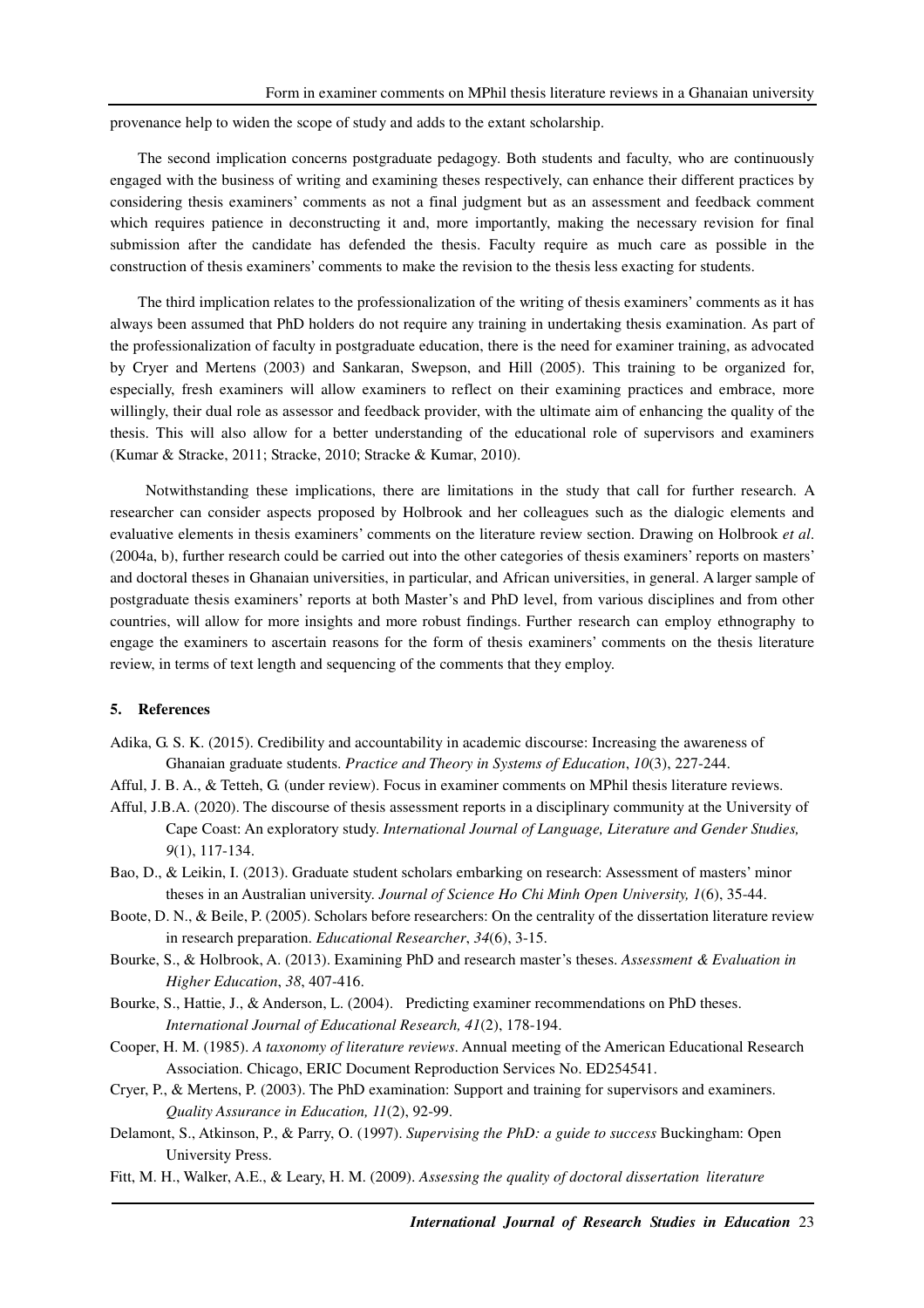*reviews in Instructional Technology*. Paper presented at the annual meeting of the American Educational Research Association, San Diego, CA.

- Golding, C., Sharmini, S., & Lazarovitch, A. (2014). What examiners do: what thesis students should know. *Assessment & Evaluation in Higher Education*, 39(5). https://doi.org/10.1080/02602938.2013.859230
- Hansford, B. C., & Maxwell, T. W. (1993). A master's degree program: Structural components and examiners' comments, *Higher Education Research and Development, 12*(2), 171-187.
- Hart, C. (1998). *Doing a literature review*. London: Sage.
- Holbrook, A., Bourke, S., Fairbairn, H. & Lovat, T. (2014). The focus and substance of formative comment provided by PhD examiners, *Studies in Higher Education*, *39*(6), 983-1000. https://doi.org/10.1080/03075079.2012.750289
- Holbrook, A., Bourke, S., Fairbairn, H., & Lovat, T. (2007). Examiner comment on the literature review in PhD theses. *Studies in Higher Education, 32(*3). 337-356.
- Holbrook, A., Bourke, S., Lovat, T., & Dally, K. (2004a). Qualities and characteristics in the written reports of doctoral thesis examiners. *Australian Journal of Educational & Developmental Psychology, 4*, 110-129.
- Holbrook, A., Bourke, S., Lovat, T., & Dally, K.(2004b). Investigating PhD Thesis Examination Reports. *International Journal of Educational Research, 41*(2), 98-120.
- Hyland, F., & Hyland, K. (2001). Sugaring the pill: Praise and criticism in written feedback. *Journal of Second Language Writing, 10*, 185-212.
- Hyland, K. (2005). Representing readers in writing: student and expert practices. *Linguistics and Education, 16*, 363-377.
- Hyland, K. (2012). *Disciplinary identities: Individuality and commonality in academic discourse*. Cambridge: Cambridge University Press.
- Johnston, S. (1997). Examining the examiners: An analysis of examiners' reports on doctoral theses. *Studies in Higher Education, 22*(3), 333-348.
- Kiley, M. (2009). 'You don't want a smart Alec': Selecting examiners to assess doctoral dissertations. *Studies in Higher Education, 34*(8), 889-903.
- Kumar, V., & Stracke, E. (2011). Examiners' reports on theses: Feedback or assessment? *Journal of English for Academic Purposes, 10*(4), 211-222.
- Mullins, G., & Kiley, M. (2002). `It's a PhD, not a Nobel Prize': How experienced examiners assess research theses. *Studies in Higher Education*, *27*(4), 369-386.
- Nightingale, P. (1984). Examination of research theses. *Higher Education Research and Development*, *3*(2), 137-150.
- Nkemleke, D. A. (2011). *Exploring academic writing in Cameroon English: A corpus-based perspective*. Gottingen: Cuvillier Verlag.
- Pitkethly, A. & Prosser, M. (1995). Examiners' comments on the international context of PhD theses. In C. McNaught & K. Beattie (Eds.) *Research into higher education: Dilemmas, directions and diversion* (pp.129-36). Melbourne: HERDSA.
- Prieto, E., Holbrook, A., & Bourke, S. (2016). An analysis of PhD examiners' reports in Engineering. *European Journal of Engineering Education*, *41*(2), 192-203.
- Ridley, D.M. (2011). *The literature review: A step-by-step guide for students (2nd ed.)* London: Sage.
- Sankaran, S., Swepson, P., & Hill, G. (2005). Do research thesis examiners need training? practitioner stories. *The Qualitative Report, 10*(4), 817-835.
- Starfield, S., Paltridge, B., McMurtie, R., Holbrook, A., Lovat, T. Kiley, M., & Fairbairn, H. (2017). Evaluation and instruction in PhD examiners' reports: How grammatical choices construe examiner roles. *Linguistics and Education, 42*, 53-64.
- Stracke, E. (2010). Undertaking the journey together: peer learning for a successful and enjoyable PhD experience*. Journal of University Teaching & Learning Practice*, *7*(1).
- Stracke, E., & Kumar, V. (2010). Feedback and self-regulated learning: Insights from supervisors and PhD examiners' reports. *Reflective Practice*, *11*(1),19-32.
- Tinkler, P., & Jackson, C. (2000). Examining the doctorate: Institutional policy and the PhD examination process
- 24 *Consortia Academia Publishing* (A partner of *Network of Professional Researchers and Educators*)